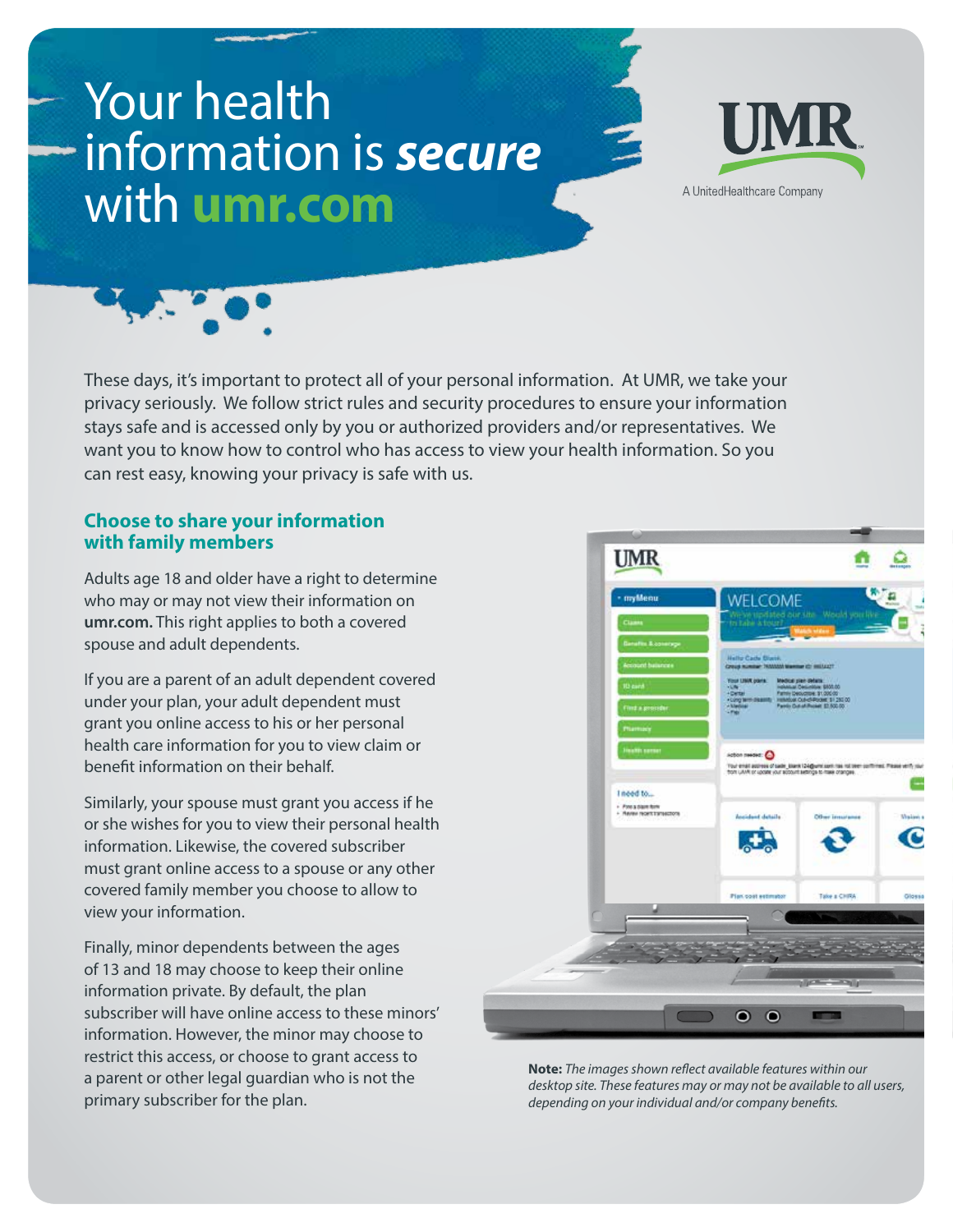# What you need to do



Discuss with your family members their right to protect their personal health information.



If a covered family member wishes to allow access to another covered family member, the member must grant access to view his or her information:

#### ► *If your spouse or covered dependent has not yet registered for online services with UMR:*

Dependents will be asked during the registration process to select the family members they will allow to view their personal health information. To register, have your covered family member visit **umr.com** and click **New User? Register here.** They should have their ID card handy and follow the steps to get started.

### ► *If your spouse or adult dependent has already registered for online services:*

Your covered family members can log in to **umr.com** to access their account settings and manage their access settings. The access privileges they select through the online account settings or during registration will apply to both the desktop and mobile versions of **umr.com**.

#### ► *If a parent or legal guardian other than the plan subscriber wishes to view online information for a minor dependent between the ages of 13 and 18:*

 The minor dependent may register as a new user on **umr.com**. They will be asked during the registration process to select the family members they will allow to view their information. The subscriber will also need to grant access to the parent or guardian.



### **Don't forget!**

Granting online access to appropriate family members can be important if a member is hospitalized or otherwise unable to view their own information.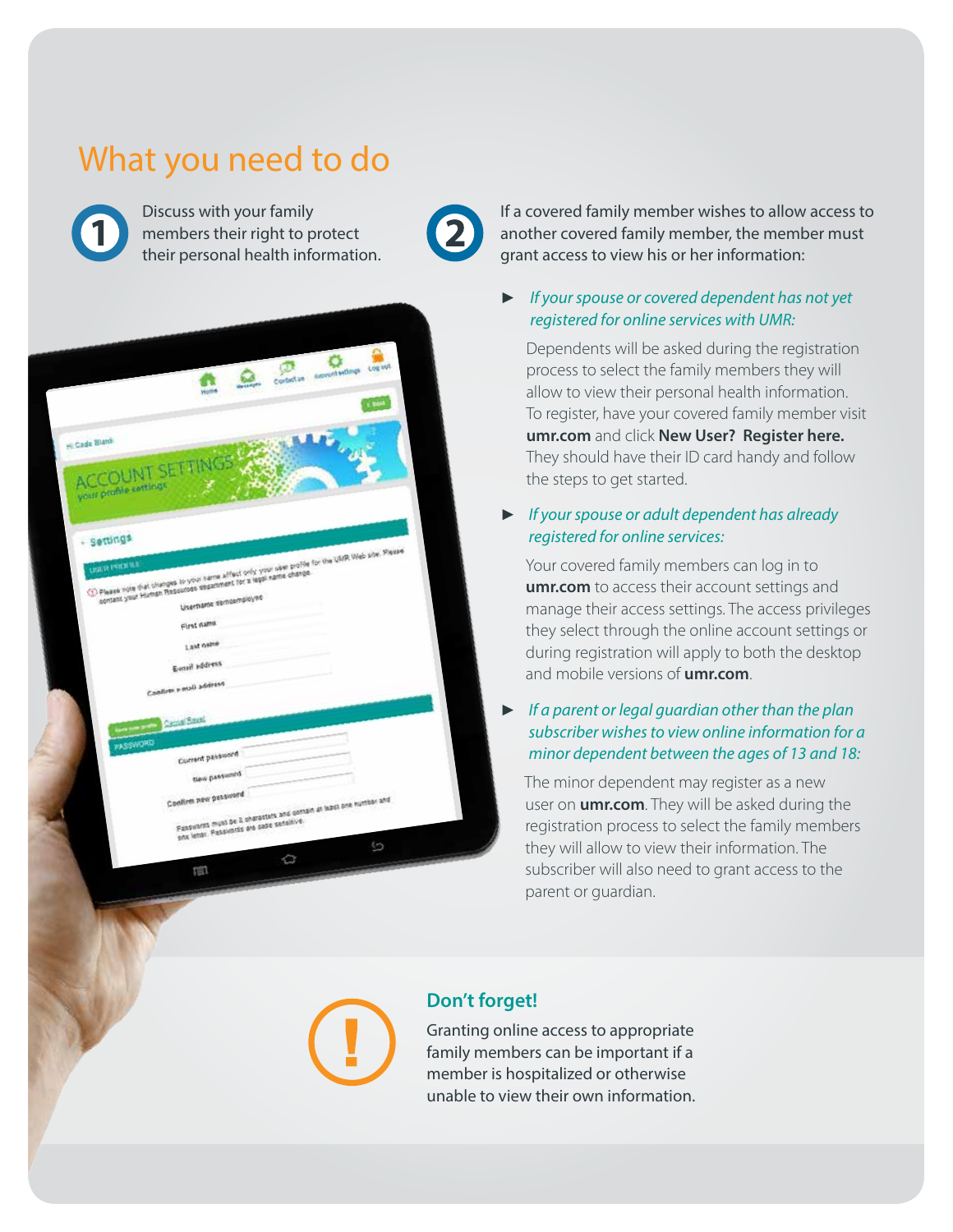# Who we may share your information with:

### **Authorized health plans or physicians and other health care professionals**

We may share information, for limited purposes, associated with your health care and benefits as a part of administration of your employer's health care plan and your individual plan benefits.

### **Our employees may view your information in order to serve you**

We share and give access to personal information to our employees and agents in the course of operating our businesses. For example, if you sent us an email asking a question, we would provide your email address to one of our employees or agents, along with your question, in order for that person to reply to your email. We may share personal information with other affiliates or business units within the company.

## **Legal entities may view your information if required by law**

We may share personal information in response to a court order, subpoena, search warrant, law or regulation. We may cooperate with law enforcement authorities in investigating and prosecuting website visitors who violate our rules, or engage in behavior that is harmful to other visitors, or is illegal.

### **Contracted entities may view your information to perform services on our behalf**

We may share and give access to personal information with other companies that we hire to perform services on our behalf or collaborate with. For example, we may hire an outside company to help us send and manage email, and in that case we might provide the outside company with your email address and certain other information in order for them to send you an email message on our behalf. Similarly, we may hire outside companies to host or operate some of our websites and related computers and software applications.

However, if we share or give access to personal information to outside companies, we require them to use the personal information only for limited purposes, such as for sending you the email in the example above.



# **WE TAKE YOUR PRIVACY SERIOUSLY**

UMR follows strict rules and security procedures to ensure your information stays safe and is accessed only by you or authorized providers and/or representatives.